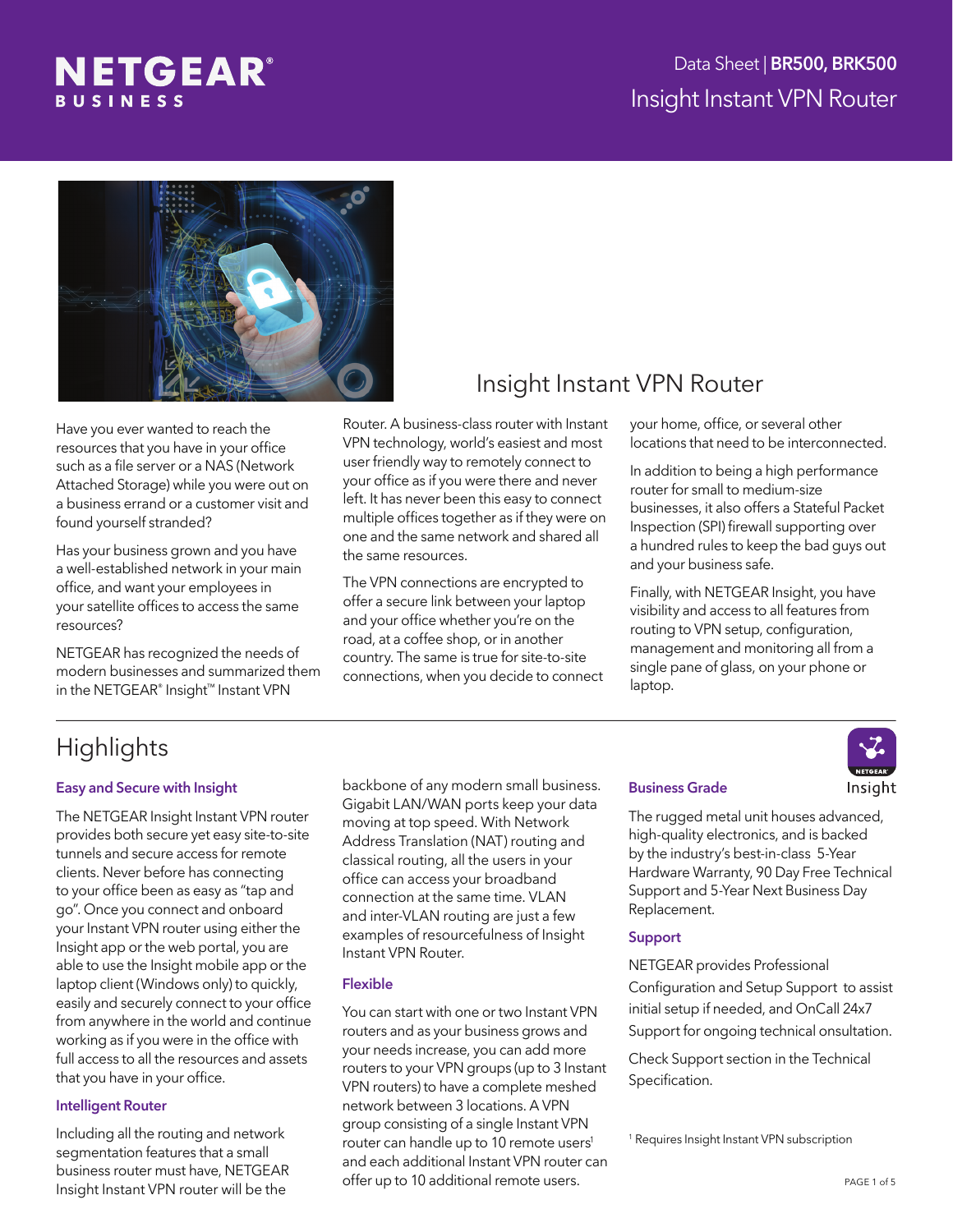

## Target Applications

### Remote VPN Users



### Figure 1.

Up to 10 VPN users can remotely connect to BR500 via a secure encrypted VPN connection and have access to all the resources behind BR500 such as file servers, NAS devices, etc.



Insight Remote Management and Monitoring & Instant VPN easy configuration and set-up

## Figure 2.

In this case we have at least two BR500 devices in action. The two of them can create a site-to-site VPN which means they can connect two local LANs and separate networks together as if they were physically connected and co-located. The VPN group now has two BR500 members and the group can now accept up to 20 remote users and these remote users have access to both sites.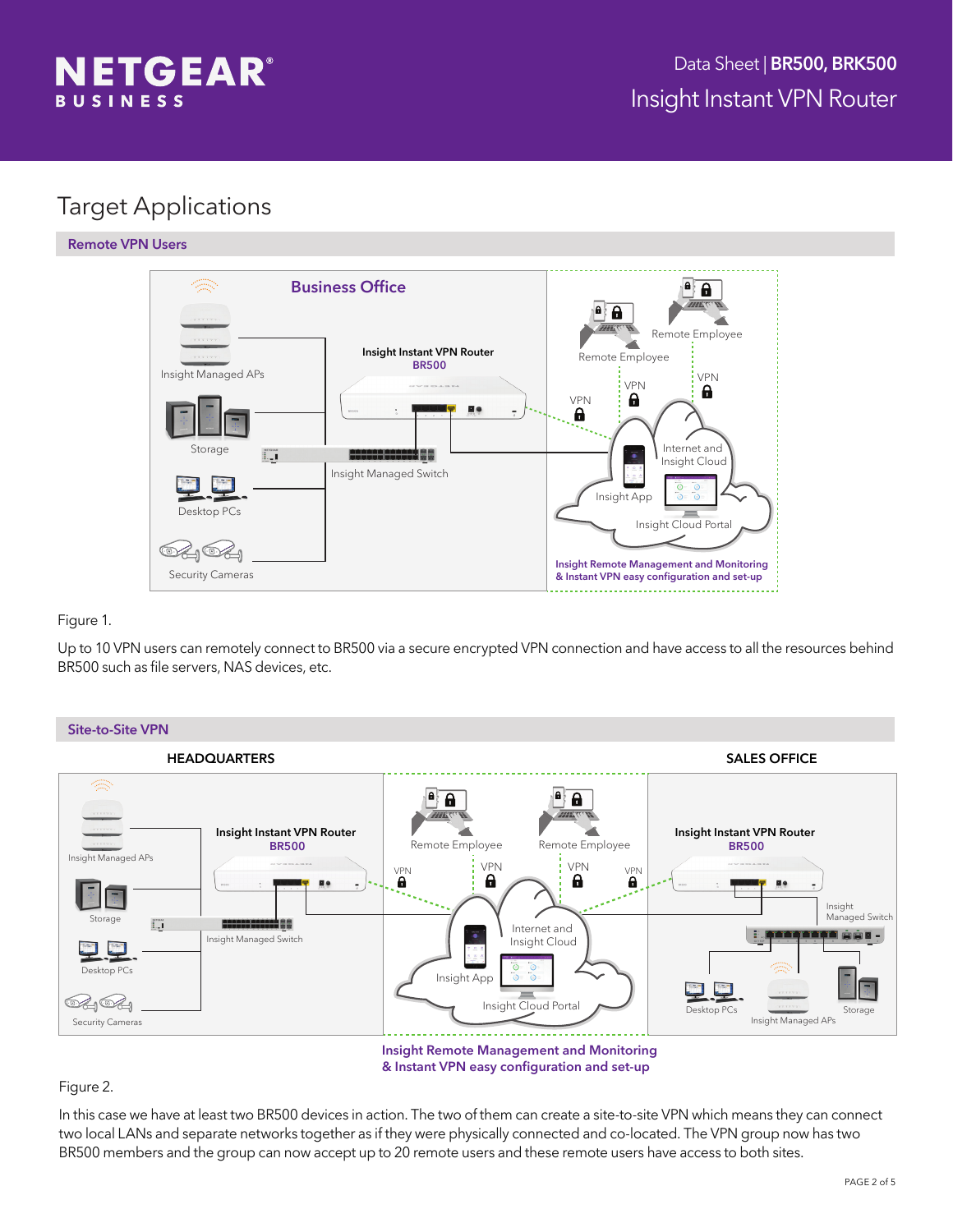# Technical Specifications

| <b>FEATURES</b>                             | <b>BR500</b>                                                                                                                                                                                                                | <b>BRK500</b>                                                                                                                                                                                                               |  |  |
|---------------------------------------------|-----------------------------------------------------------------------------------------------------------------------------------------------------------------------------------------------------------------------------|-----------------------------------------------------------------------------------------------------------------------------------------------------------------------------------------------------------------------------|--|--|
| Connectivity                                |                                                                                                                                                                                                                             |                                                                                                                                                                                                                             |  |  |
| Gigabit Ports WAN/LAN                       | 1/4                                                                                                                                                                                                                         | 1/4                                                                                                                                                                                                                         |  |  |
| DMZ Interfaces (Configurable)               | $\mathbf{1}$                                                                                                                                                                                                                | 1                                                                                                                                                                                                                           |  |  |
| IPv6 Support                                | Yes                                                                                                                                                                                                                         | Yes                                                                                                                                                                                                                         |  |  |
| Performance                                 |                                                                                                                                                                                                                             |                                                                                                                                                                                                                             |  |  |
| LAN-to-WAN Throughput <sup>2</sup>          | 924Mbps                                                                                                                                                                                                                     | 924Mbps                                                                                                                                                                                                                     |  |  |
| Insight Instant VPN Throughput <sup>2</sup> | 60Mbps                                                                                                                                                                                                                      | 60Mbps                                                                                                                                                                                                                      |  |  |
| Maximum Number of VLANs                     | 256                                                                                                                                                                                                                         | 256                                                                                                                                                                                                                         |  |  |
| Insight Site to site VPN limit              | 3                                                                                                                                                                                                                           | 3                                                                                                                                                                                                                           |  |  |
| Insight client to site VPN limit            | 10 per router                                                                                                                                                                                                               | 10 per router                                                                                                                                                                                                               |  |  |
| Security                                    |                                                                                                                                                                                                                             |                                                                                                                                                                                                                             |  |  |
| <b>Firewall Functions</b>                   | Stateful Packet Inspection (SPI), Port/Service Blocking,<br>Denial-of-service (DoS) Prevention, Stealth Mode,<br>Block TCP Flood, Block UDP Flood,<br>WAN/LAN Ping Response Control                                         | Stateful Packet Inspection (SPI), Port/Service Blocking,<br>Denial-of-service (DoS) Prevention, Stealth Mode,<br>Block TCP Flood, Block UDP Flood,<br>WAN/LAN Ping Response Control                                         |  |  |
| Content Filtering (HTTP Only)               | Web Keyword Blocking,<br><b>Trusted Domains</b>                                                                                                                                                                             | Web Keyword Blocking,<br><b>Trusted Domains</b>                                                                                                                                                                             |  |  |
| User Authentication for VPN                 | NETGEAR Insight SSO                                                                                                                                                                                                         | NETGEAR Insight SSO                                                                                                                                                                                                         |  |  |
| <b>VoIP SIP ALG</b>                         | Yes                                                                                                                                                                                                                         | Yes                                                                                                                                                                                                                         |  |  |
| Networking                                  |                                                                                                                                                                                                                             |                                                                                                                                                                                                                             |  |  |
| ISP Address Assignment                      | DHCP, Static IP Assignment, PPPoE, PPTP                                                                                                                                                                                     | DHCP, Static IP Assignment, PPPoE, PPTP                                                                                                                                                                                     |  |  |
| <b>NAT Modes</b>                            | $1-1$ , NAT                                                                                                                                                                                                                 | $1-1$ , NAT                                                                                                                                                                                                                 |  |  |
| Routing                                     | Static, Dynamic, RIPv1, RIPv2                                                                                                                                                                                               | Static, Dynamic, RIPv1, RIPv2                                                                                                                                                                                               |  |  |
| IPv6 Support                                | Yes                                                                                                                                                                                                                         | Yes                                                                                                                                                                                                                         |  |  |
| <b>DHCP</b>                                 | DHCP Server, DHCP Relay, DNS Proxy                                                                                                                                                                                          | DHCP Server, DHCP Relay, DNS Proxy                                                                                                                                                                                          |  |  |
| <b>DDNS</b>                                 | NETGEAR, No-IP.com, Dyn.com                                                                                                                                                                                                 | NETGEAR, No-IP.com, Dyn.com                                                                                                                                                                                                 |  |  |
| <b>VLANs</b>                                | 802.1Q                                                                                                                                                                                                                      | 802.1Q                                                                                                                                                                                                                      |  |  |
| <b>Essential Networking Features</b>        | Port Range Forwarding, Port Triggering, DNS proxy, MAC<br>Address Cloning/spoofing, NTP Support, UPnP, Auto Uplink<br>on Switch Ports, L3 Quality of Service (QoS), LAN-to-WAN<br>and WAN-to-LAN (ToS), Bandwidth Profiling | Port Range Forwarding, Port Triggering, DNS proxy, MAC<br>Address Cloning/spoofing, NTP Support, UPnP, Auto Uplink<br>on Switch Ports, L3 Quality of Service (QoS), LAN-to-WAN<br>and WAN-to-LAN (ToS), Bandwidth Profiling |  |  |
| <b>VPN</b>                                  |                                                                                                                                                                                                                             |                                                                                                                                                                                                                             |  |  |
| IPsec Encryption/Authentication             | 56-bit DES, 168-bit 3DES, AES<br>(128, 192, 256 bit)/SHA-1, MD5                                                                                                                                                             | 56-bit DES, 168-bit 3DES, AES<br>(128, 192, 256 bit)/SHA-1, MD5                                                                                                                                                             |  |  |
| Key Exchange                                | IKE, IKEv1, IKEv2, Manual Key,<br>Pre-shared Key, PKI, X.509v3                                                                                                                                                              | IKE, IKEv1, IKEv2, Manual Key,<br>Pre-shared Key, PKI, X.509v3                                                                                                                                                              |  |  |
| <b>Access Modes</b>                         | Insight remote access                                                                                                                                                                                                       | Insight remote access                                                                                                                                                                                                       |  |  |
| <b>VPN Wizard</b>                           | Insight VPN wizard                                                                                                                                                                                                          | Insight VPN wizard                                                                                                                                                                                                          |  |  |
| <b>SSL Version Support</b>                  | SSLv3, TLS1.0                                                                                                                                                                                                               | SSLv3, TLS1.0                                                                                                                                                                                                               |  |  |
| <b>SSL Encryption Support</b>               | DES, 3DES, ARC4, AES (ECB, CBC,<br>XCBC, CNTR)128, 256 bit                                                                                                                                                                  | DES, 3DES, ARC4, AES (ECB, CBC,<br>XCBC, CNTR)128, 256 bit                                                                                                                                                                  |  |  |
| <b>SSL Message Integrity</b>                | MD5, SHA-1, MAC-MD5/SHA-1, HMAC-MD5/SHA-1                                                                                                                                                                                   | MD5, SHA-1, MAC-MD5/SHA-1, HMAC-MD5/SHA-1                                                                                                                                                                                   |  |  |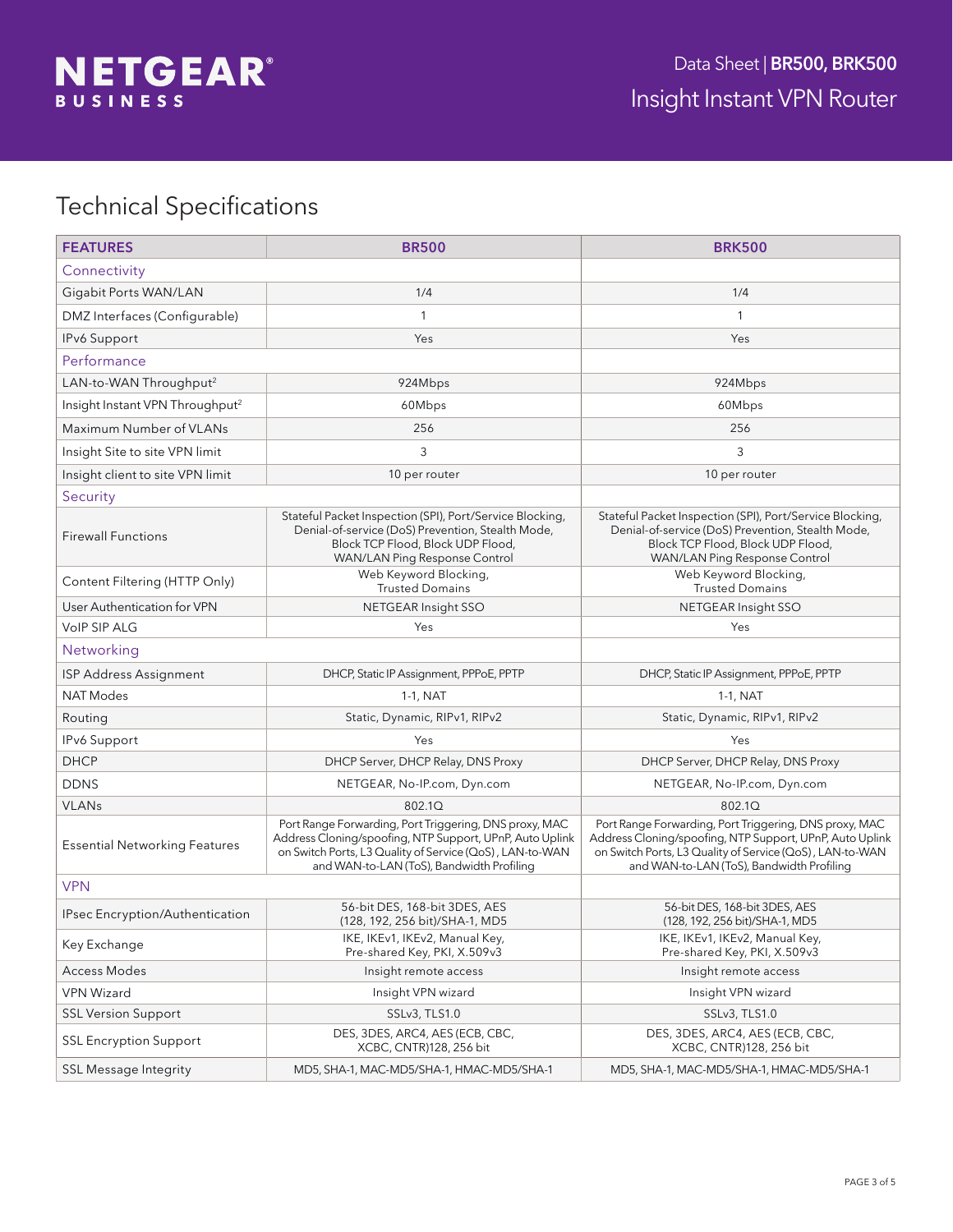

# Technical Specifications

| <b>FEATURES</b>                         | <b>BR500</b>                                                                                                                          | <b>BRK500</b>                                                                                                                         |
|-----------------------------------------|---------------------------------------------------------------------------------------------------------------------------------------|---------------------------------------------------------------------------------------------------------------------------------------|
| <b>SSL Certificate Support</b>          | RSA, Diffie-Hellman, Self                                                                                                             | RSA, Diffie-Hellman, Self                                                                                                             |
| <b>L2TP Server</b>                      | Yes                                                                                                                                   | Yes                                                                                                                                   |
| <b>PPTP Server</b>                      | Yes                                                                                                                                   | Yes                                                                                                                                   |
| Management                              |                                                                                                                                       |                                                                                                                                       |
| <b>Management Options</b>               | Insight Cloud                                                                                                                         | Insight Cloud                                                                                                                         |
| Logging                                 | Accepted Packets, Dropped Packets, System, Source<br>MAC filter, Session Limit, Bandwidth Limit, IPsec VPN                            | Accepted Packets, Dropped Packets, System, Source<br>MAC filter, Session Limit, Bandwidth Limit, IPsec VPN                            |
| Log Delivery                            | Insight logging                                                                                                                       | Insight logging                                                                                                                       |
| Diagnostics                             | Ping, DNS Lookup, Trace Route                                                                                                         |                                                                                                                                       |
| Maintenance                             | Save/restore Configuration, Restore to Factory Defaults,<br>Firmware Upgrades via Web Browser, Display Statistics                     | Save/restore Configuration, Restore to Factory Defaults,<br>Firmware Upgrades via Web Browser, Display Statistics                     |
| Hardware                                |                                                                                                                                       |                                                                                                                                       |
| Processor                               | Dual-core 1.7GHz CPU with additional dual-core<br>Network Switching Subsystem (NSS) processors                                        | Dual-core 1.7GHz CPU with additional dual-core<br>Network Switching Subsystem (NSS) processors                                        |
| Flash Memory/RAM                        | 128MB/1GB                                                                                                                             | 128MB/1GB                                                                                                                             |
| Major Regulatory Compliance             | Environment: RoHS Safety: CE/LVD, cUL<br>EMI: FCC Part 15 Class B, CE mark, C-Tick Class B, VCCI                                      | Environment: RoHS Safety: CE/LVD, cUL<br>EMI: FCC Part 15 Class B, CE mark, C-Tick Class B, VCCI                                      |
| Temperatures                            | Operating Temperature: 0° - 45°C (32°-113°F)<br>Storage Temperature: - 20° - 70° C (-4° - 158° F)                                     | Operating Temperature: 0° - 45°C (32°-113° F)<br>Storage Temperature: -20° - 70° C (-4° - 158° F)                                     |
| Humidity                                | Operating humidity 90% maximum relative humidity,<br>non-condensing Storage humidity 95% maximum<br>relative humidity, non-condensing | Operating humidity 90% maximum relative humidity,<br>non-condensing Storage humidity 95% maximum<br>relative humidity, non-condensing |
| <b>Electrical Specifications</b>        | Power adapter Input localized to regions<br>Output: DC 12V/1.5A                                                                       | Power adapter Input localized to regions<br>Output: DC 12V/1.5A                                                                       |
| Dimensions (W x D x H) cm               | $31.4 \times 18.75 \times 4.365$                                                                                                      | $31.4 \times 18.75 \times 4.365$                                                                                                      |
| Dimensions ( $W \times D \times H$ ) in | $12.36 \times 7.38 \times 1.72$                                                                                                       | $12.36 \times 7.38 \times 1.72$                                                                                                       |
| Weight kg/lb                            | 1.55/3.41                                                                                                                             | 1.55/3.41                                                                                                                             |
| <b>System Requirements</b>              | Cable or DSL Broadband Modem, Internet Service,<br>Windows Client Device, Internet Explorer/Firefox/<br>Chrome/Safari Web Browser     | Cable or DSL Broadband Modem, Internet Service,<br>Windows Client Device, Internet Explorer/Firefox/<br>Chrome/Safari Web Browser     |